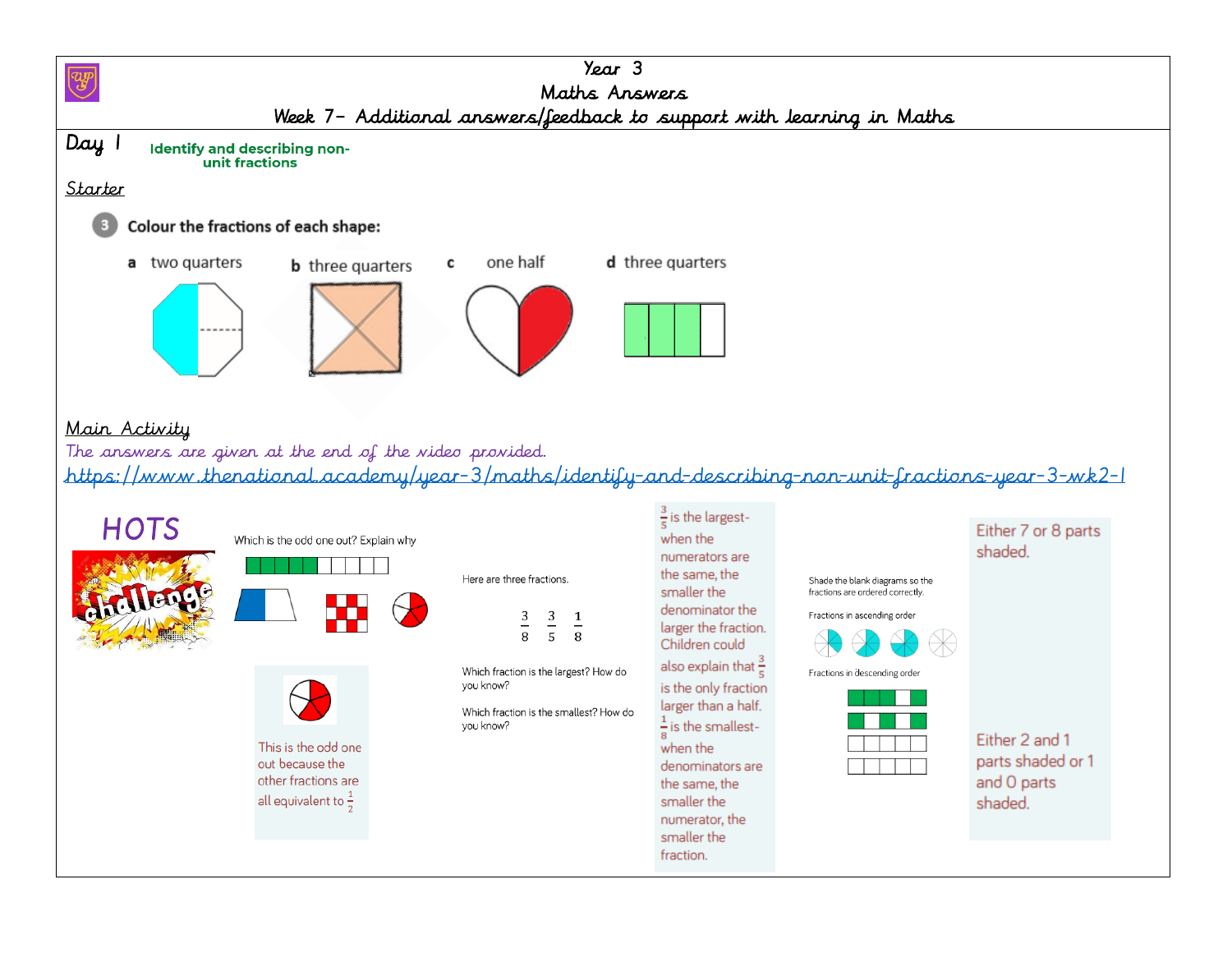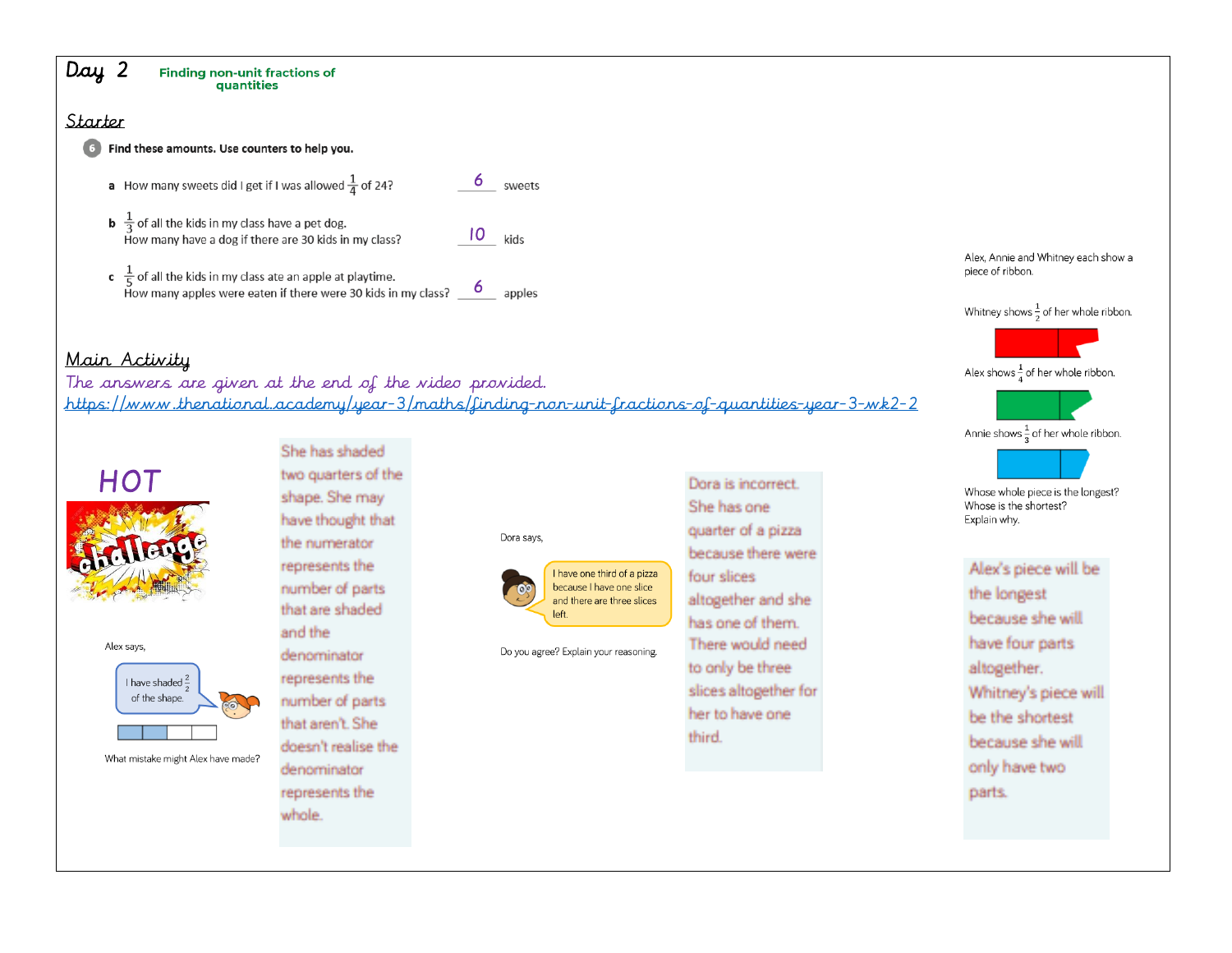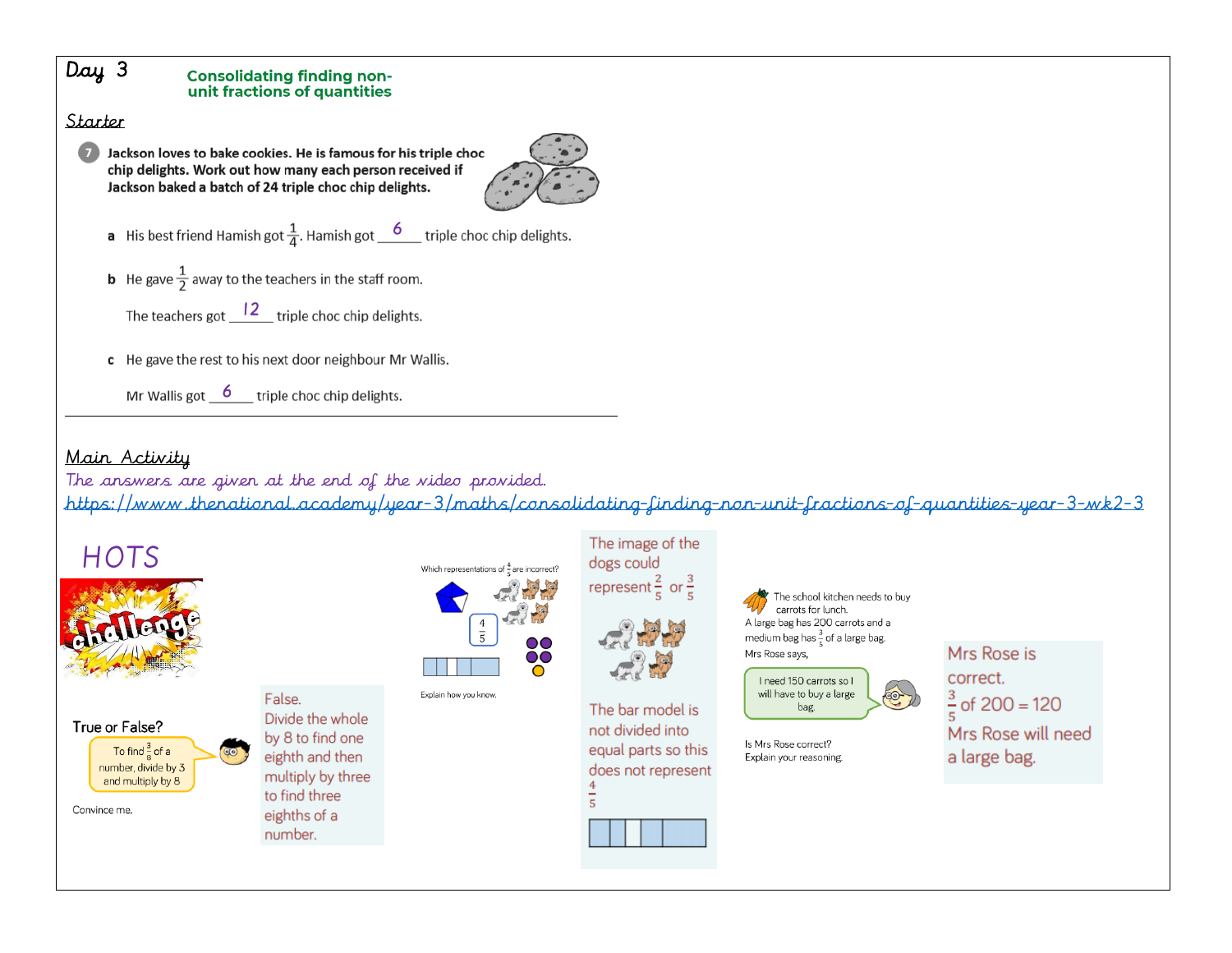### Day 4

#### **Comparing fractions with the** same denominator

#### Starter

Fractions - comparing and ordering fractions



#### Label the missing fractions on these number lines:



c What do you notice about  $\frac{2}{4}$  and  $\frac{4}{8}$ ?

I notice that they are the same (equivalent). They are also half of the whole.

## Main Activity

The answers are given at the end of the video provided.

[https://www.thenational.academy/year-3/maths/comparing](https://www.thenational.academy/year-3/maths/comparing-fractions-with-the-same-denominator-year-3-wk2-4)[fractions-with-the-same-denominator-year-3-wk2-4](https://www.thenational.academy/year-3/maths/comparing-fractions-with-the-same-denominator-year-3-wk2-4) 

# **HOTS**



Mohammed says, "When I compare fractions with the same denominator. I look at the numerator

Discuss with a partner how Mohammed is correct. Is there<br>anything else he needs to say?

Now write your own instructions for comparing fractions with the same denominator, and show an example



When comparing fractions, it is easier when the denominator is the same because this means the objects have been shared into the same amount of pieces. However as long as the pieces are the same size we are able to compare fractions with different denominators also. If the denominator is the same then looking at the numerator is the best way to compare the fractions as long as the pieces themselves are the same size.

Bob says the diagram below show that  $\frac{1}{4}$  >  $\frac{1}{2}$ .

Explain way.



This diagram shows that ¼ is bigger than ½ because the whole is bigger. If both shapes were the same size the ½ would be bigger than the ¼.

#### True or False?

| Five tenths is $\frac{2}{10}$ smaller than 7 tenths.    |
|---------------------------------------------------------|
| Five tenths is $\frac{2}{10}$ larger than three tenths. |

Do you agree?

|          |  |  |  |   | $\mathbf{I}$ and $\mathbf{I}$ |
|----------|--|--|--|---|-------------------------------|
| a sa Tin |  |  |  |   | $\sim 10$                     |
|          |  |  |  |   |                               |
|          |  |  |  | . |                               |
|          |  |  |  |   |                               |
|          |  |  |  |   | $\top$                        |
|          |  |  |  |   |                               |

the contract of the contract of the

Explain why.

Yes I do agree, from the diagrams it shows that 5/10 is 2/10s smalled than 7 tenths

It also whos that 5 tenths is 2/10s larger than three tenths.